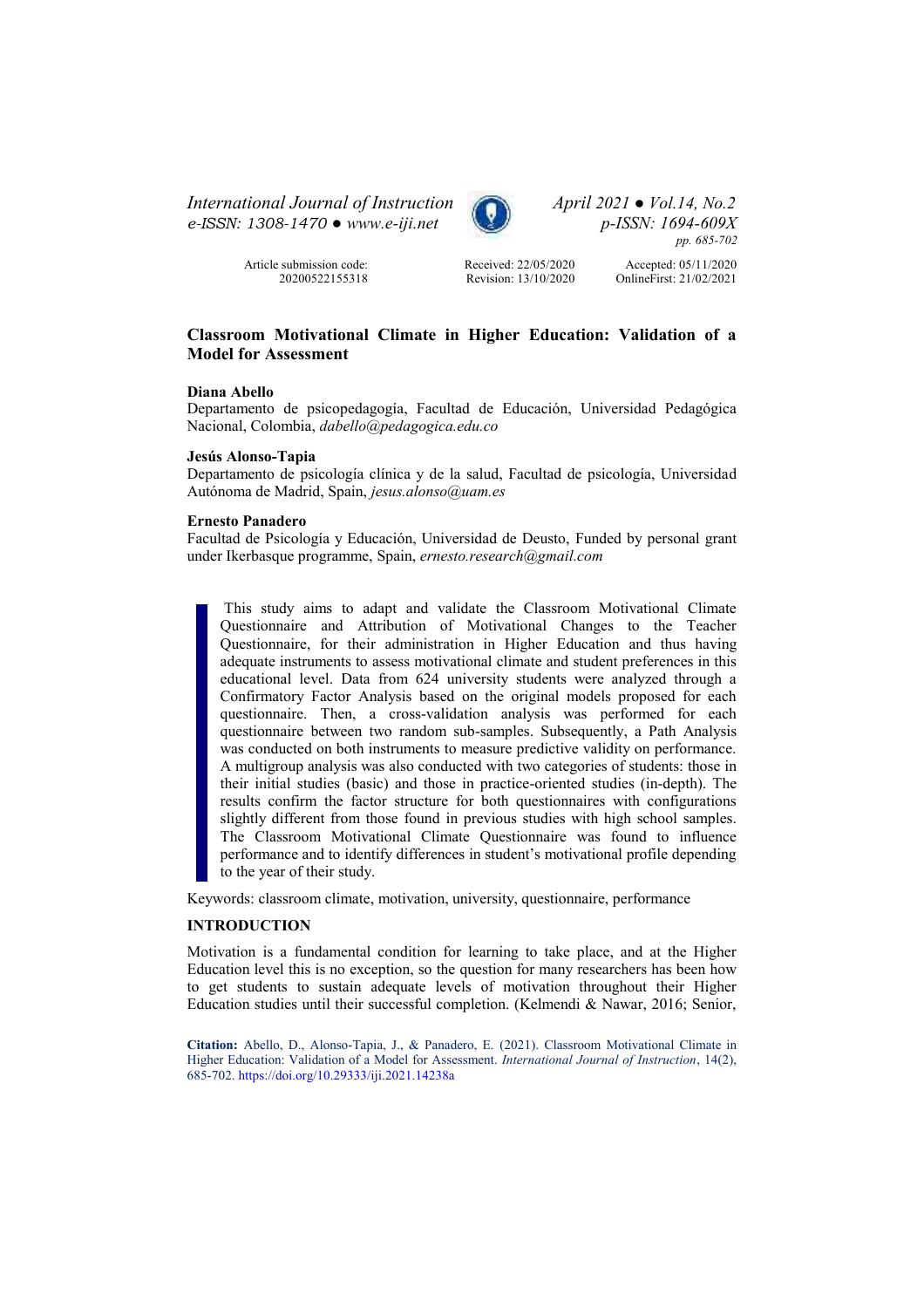et al, 2018). According to *Achievement goal theory* (Ames & Archer, 1988; Nicholls, 1989), students engage in academic activities for different reasons. This fact implies the existence of different motivational orientations: a) Mastery orientation, when the student's goal is to master a skill or content; b) Performance orientation, when the students' goal is to demonstrate that they perform better in comparison to others or to the pre-established standard, and c) avoidance orientation, if students act trying not to appear less smart that their peers. In short, the students' motivational orientation influences their learning process and academic performance (Cellar, et al, 2011; Meece, Anderman, & Anderman, 2006; Vandewalle, Nerstad, & Dysvik, 2019).

While each student has a motivational orientation of his/her own, each particular classroom influences the type of goal the student sets specifically for that class. The students' perception of the class influences the goals they choose and allows evaluation of what is known as *classroom motivational climate*, a climate shaped by the teacher's actions (Alonso-Tapia, 2016; Alonso-Tapia & Fernández-Heredia, 2008; Gutiérrez & Tomás, 2018; Corkin, Horn & Pattison, 2017). One of the main characteristics influencing the type of motivational orientation a student adheres to, in a given class, is marked by the way objectives or goals are structured in the classroom (Rolland, 2012).

Classroom goal structures are defined by the type of achievement objectives pinpointed by the teacher during their pedagogical practice in a learning environment. Current research has focused on three types of goal: *Mastery goals,* which emphasize the acquisition of knowledge or the development of competencies; *performance/result goals,* which emphasize demonstrating competence in comparison with others or with the standard; and *avoidance goals,* which emphasize not looking bad in front of others (Kadioglu & Uzuntiryaki-Kondakci, 2014; Meece et al., 2006; Patrick, Kaplan, & Ryan, 2011). Thus, classroom goal structures and the motivational climate are complementary concepts that facilitate the identification of how the teacher's actions influence achievement in educational environments (Bardach, Oczlon, Pietschnig, & Lüftenegger, 2019).

The importance of the classroom motivational climate and its influence on learning processes and academic performance have been observed in several studies (Rolland, 2012; Kadioglu & Uzuntiryaki-Kondakci, 2014; Corkin, et al., 2017). Students' perceptions of motivational climates predict the personal goals students adopt for class, so classroom climates focused on learning and mastery are considered facilitators of motivational orientations toward the same type of objective.

The motivational climate is specific to each classroom and is configured mainly through the teacher's actions (Alonso-Tapia, 2016). This fact means that teachers differ from each other in the way they organize the class activities and in their communication with the students. Besides, teachers' action patterns have motivational implications, as will be shown in the next section. Therefore, the differences pointed create a specific motivational climate for each classroom, that favors or hinders students' motivation to learn, and thus, it is important to recognize, in each classroom, how the motivational climate is actively being configured and which teacher actions are facilitating or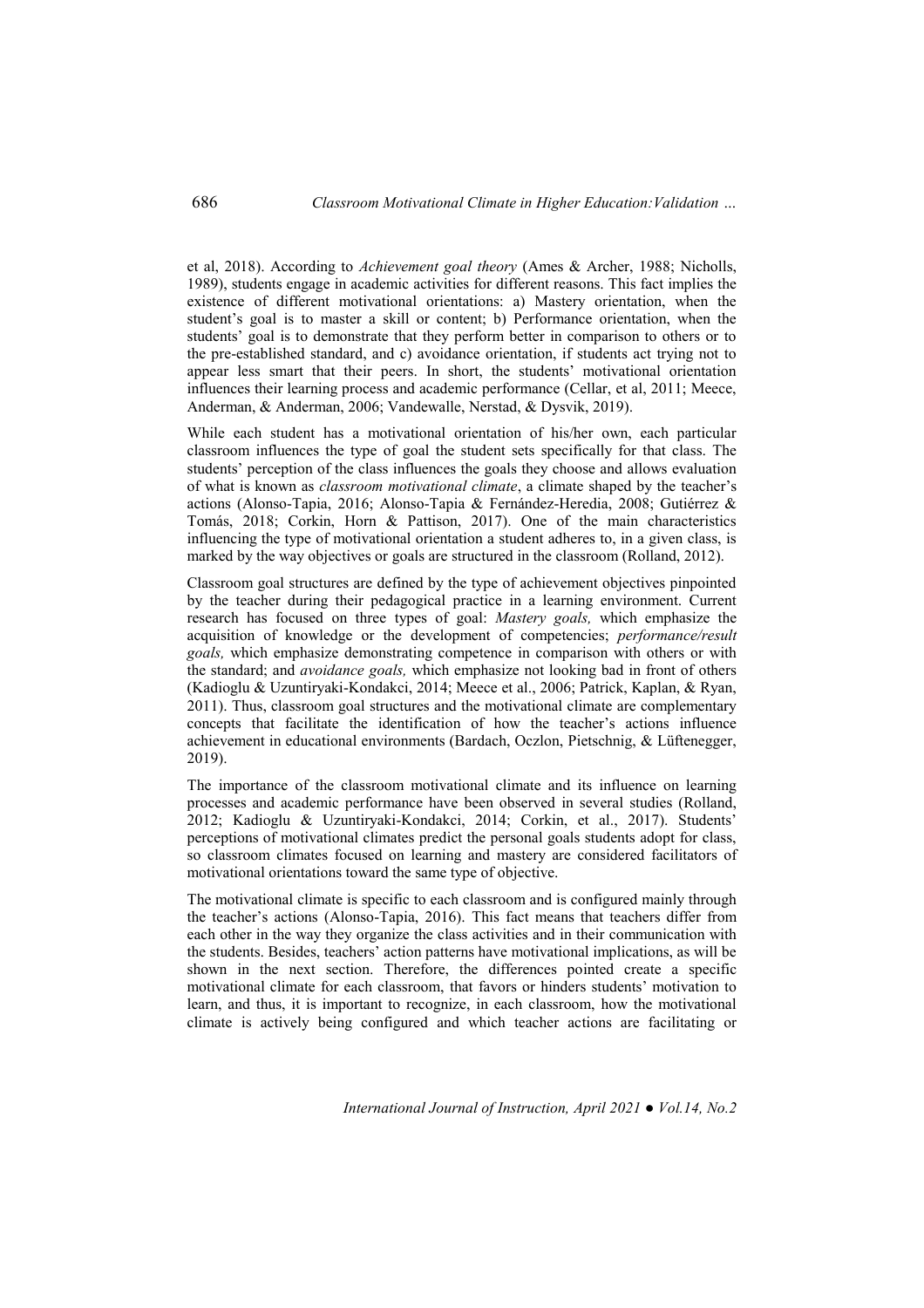hindering the generation of a motivational climate of mastery that favors learning in Higher Education classrooms.

Although the importance of identifying and working on the classroom motivational climate is widely acknowledged, studies on this construct in Higher Education are incipient. Although there are some studies on this educational domain (Ahmad  $\&$  Rana, 2011; Gutiérrez & Tomás, 2018; Zlate & Cucui, 2015), they are not as comprehensive as those at other educational levels, which poses questions about the motivational needs of Higher Education students in the classroom and what are the most appropriate teaching strategies to work with students in this context.

To understand the ideal characteristics of the Higher Education classroom motivational climate, it is necessary to clarify the theoretical assumptions that form the basis of "classroom motivational climate," as well as the instruments required to evaluate it.

#### **Classroom Motivational Climate**

The concept of *classroom motivational climate* has its roots in two sources. The first is based on the theories of goal orientation related to achievement, and the second, on the concept of school climate and its typologies.

The theory of goals related to achievement (Nicholls, 1989) proposes that the main objective in achievement contexts is to *succeed in mastering* a skill or knowledge or to *demonstrate* skill or knowledge. Within these objectives, there are two different conceptions of skill. Underlying the objective of succeeding in mastering is a conception of skill as a modifiable attribute and the product of effort, whereas where the objective is to demonstrate, skill is conceptualized as a relatively stable trait whose existence is demonstrated when one succeeds and surpasses others. Students who have the first conception seek to learn, whereas those who have the second seek to demonstrate their ability or to prevent others from perceiving that they lack ability. Although there is a personal predisposition toward one type of goal or another, it is influenced by contextual factors defining the *classroom motivational climate* (Ames, 1992; Alonso-Tapia, Ruiz & Huertas, 2020), which is part of the wider school climate.

Applying organizational climate theories to the educational context has led to the definition of a s*chool climate* (Anderson, 1982), a macro-climate that includes the classroom as one of its subsystems, the place where teachers and students interact and where the teaching process takes place. The classroom climate includes more specific sub-climates (Alonso-Tapia, et al, 2020; Djigic & Stojiljkovic, 2011; Goldenberg & Klavir, 2017): the academic-motivational climate, the emotional climate, the disciplinary climate (all of which depend on teacher action), and the climate of coexistence or peer support Underlying this, the *motivational climate* is understood as the set of teacher actions that can influence the orientation of student motivation toward learning (Ames, 1992).

The existence of a motivational climate oriented toward a task or mastery is facilitated when the teacher emphasizes improving personal achievements, assessing individual effort and learning (Ames, 1992) through action guidelines, by introducing learning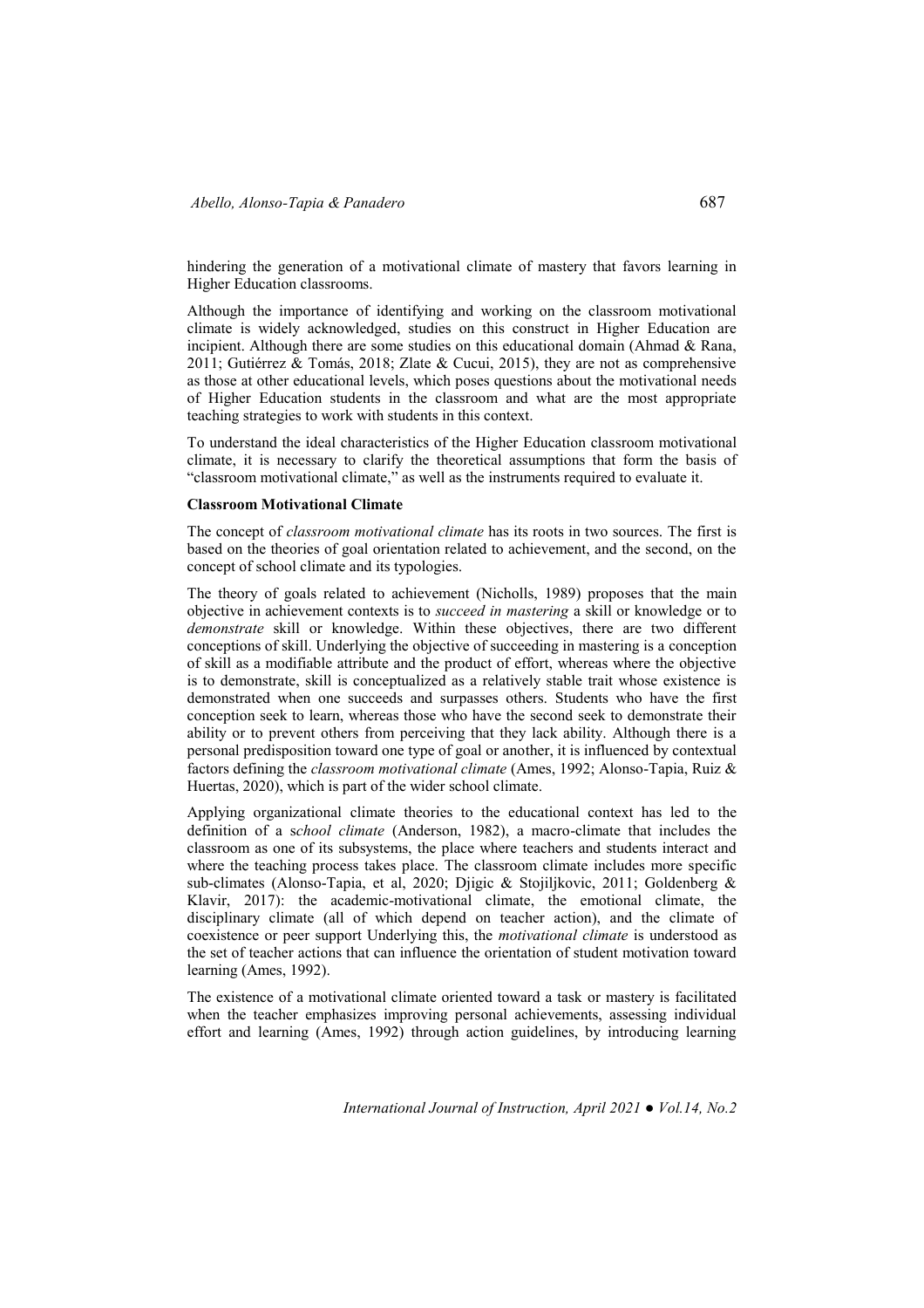activities during their course work and at the time when the assessment takes place (Alonso-Tapia et al., 2020). When this happens, the student focuses on acquiring new skills or perfecting those they have already acquired to achieve their mastery. This climate fosters adaptive motivational responses in the student, such as greater interest and satisfaction with learning and academic activity, greater perception of self-efficacy, and attributions of effort-centered success. By contrast, a performance climate, involving the ego, occurs when the teacher encourages comparisons between one student and another, or with a regulatory standard whereby the success of students is judged in relation to the performance of others. This makes the student perceive that the academic process is oriented toward demonstrating competence, a perception generating inadaptive motivational responses, such as disinterest in learning, anxiety regarding assessment, choosing tasks based only on the probability of success, and attribution of success to ability or failure to the lack of it that leads to, perceiving ability as a stable factor.

Works such as that by Lerdpornkulrat, Koul, and Poondej (2018) show how contextual factors, especially aspects related to teaching, can significantly influence a student to adopt a goal related to either mastery or performance. It is argued that if we want to improve the level at which our students engage in learning activities, and the likelihood that they will pursue mastery challenges, overcome the obstacles they face, and successfully complete academic activities, it is necessary to ask ourselves how it is possible for the teacher to develop actions to actualize motivational climates oriented toward mastery. To answer this question, however, it is necessary to know which specific action guidelines the teacher should change, which poses the problem of specifying the *classroom motivational climate* construct in an assessment instrument.

Among the different instruments that have been proposed to measure it, the *Classroom Motivational Climate Questionnaire* (CMCQ) (Alonso-Tapia & Fernández-Heredia, 2008) stands out. This instrument gathers the ideas developed by Alonso-Tapia and Pardo (2006), in line with the approaches of Ames (1992) and Urdan and Turner (2005). The authors summarize a set of teaching strategies that can be organized around the different moments that occur during a class, and whose effectiveness has been shown to improve motivation toward learning. These strategies are summarized and shown in Figure 1. The CMCQ has been used widely in the Ibero-American context, showing adequate levels of reliability and a consistent theoretical structure; however, there are no reports of its use in Higher Education. The CMCQ can be applied simultaneously with the *Attribution of Motivational Changes to the Teacher Questionnaire* (AMCT-Q), which acts as a complementary questionnaire that allows identifying the students' attribution of degree of positive change experienced in their success expectancies, interest in the subject, perceived ability, effort disposition. self-regulation and satisfaction with teacher's work.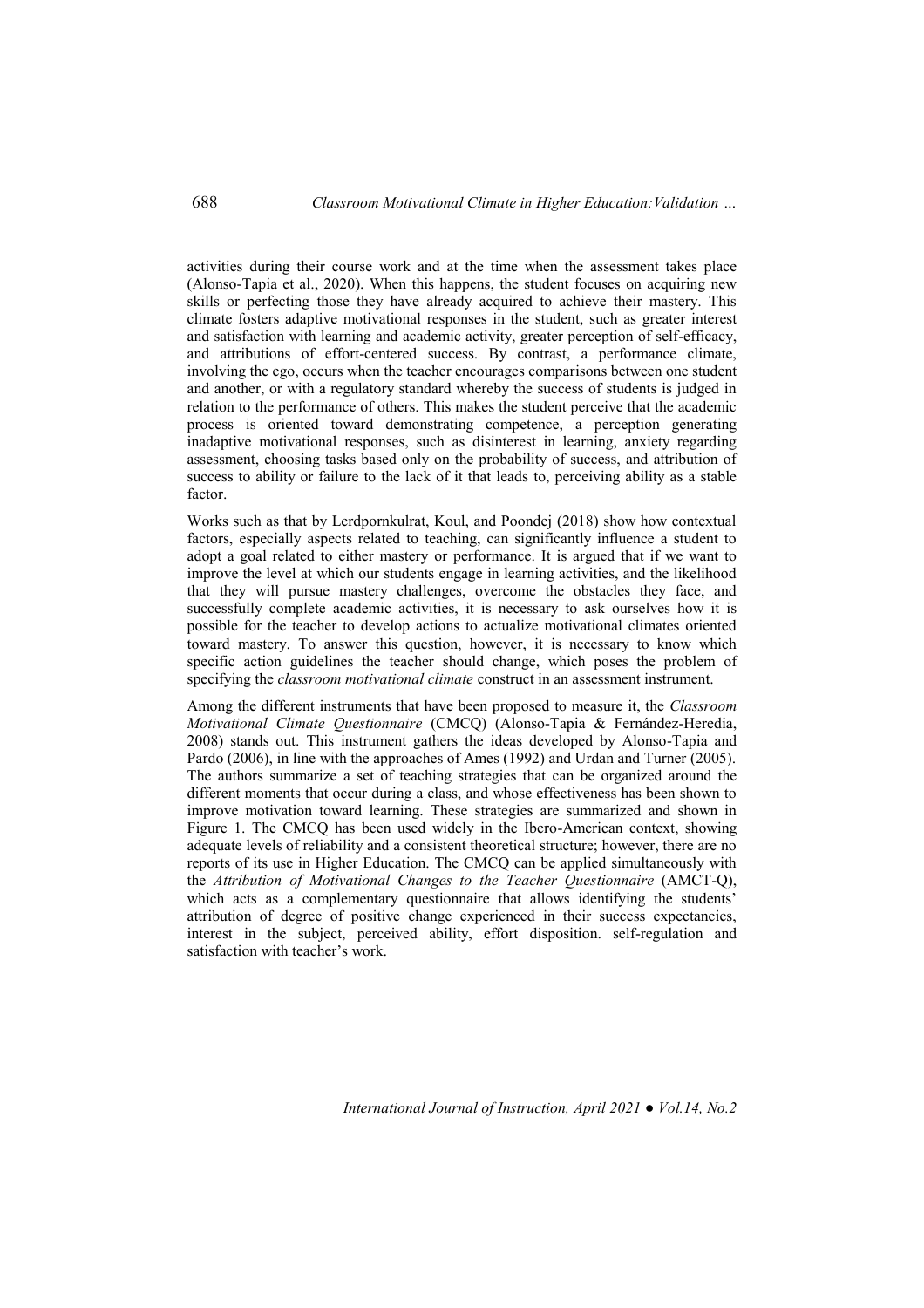



Classroom motivational climate elements (Alonso-Tapia, 2020)

Since neither of the two mentioned instruments has been validated in a Higher Education context, this study aims to adjust and validate the CMCQ and the AMCT-Q for its application in this context. The importance of the validation of the CMCQ at Higher Education relies on the fact that it would help teachers to identify their teaching patterns that are adequate for motivating the students, as well as those that should be modified due to their negative effects. As for the AMCTQ, it provides an index of changes that students attribute to professors and so is a validation measure that can be used in intervention studies. As for the starting hypotheses, they are based on the results that both instruments have produced in other contexts. First, we expect that adequate levels of structural validity will be reached, in line with the structure proposed by Alonso-Tapia and Fernández (2008; Alonso-Tapia, 2016), and that adequate values of reliability will be reached. Second, we expect to find differences between the preferences of Higher Education students and those of students at other educational levels. It is possible that students perceive motivational climates as more oriented toward performance, since the context of Higher Education classrooms is highly competitive, and students perceive a lot of pressure to perform, giving important weight to the grades obtained.

### **METHOD**

#### **Sample**

A total of 624 students from the Universidad Pedagógica of Colombia participated in the study. They came from 38 different groups, all of which received classes in a total of 25 different subjects. Of the students, 94.6% were women, and 5.4% were men, between the ages of 17.1 and 40.5 years old (*M*: 22.5; *SD*: 3.6), and 96.3% came from lower and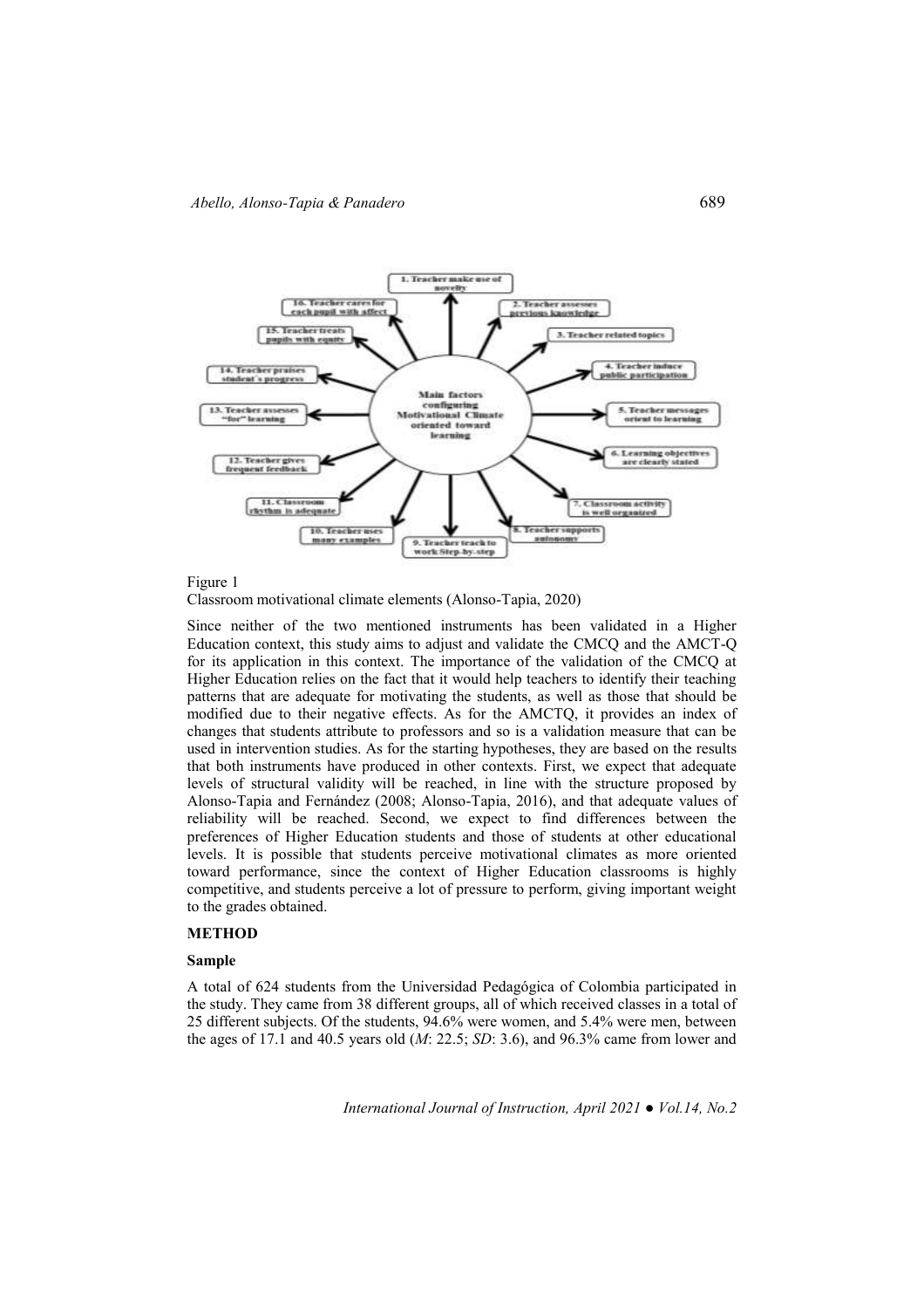middle-class backgrounds, and the percentages were representative of the university's population configuration.

#### **Instruments**

The *Classroom Motivational Climate Questionnaire* (CMCQ) (Alonso-Tapia & Fernández-Heredia, 2008). The CMCQ is a 32-item questionnaire gathering 16 patterns of teacher action related to the beginning of the class, the development of the class, and the time the assessment is conducted. When used together, these patterns (Figure 1) invite the student to adopt mastery or learning goals (Alonso-Tapia & Fernández-Heredia, 2008). Teachers can use each pattern to a different degree, which, in turn, generates the classroom motivational climate. Each pattern is assessed through two items, one with a positive statement and the other with a negative statement, on a fivepoint Likert scale on which the student must indicate their degree of agreement. The quality of the questionnaire is substantiated by numerous studies conducted with more than 10,000 students in middle and higher school, and non-university adults; the studies collected are mostly by Alonso-Tapia (Alonso-Tapia et al 2020), with reliability indices ranging between .92 and .98

*Attribution of Motivational Changes to the Teacher Questionnaire* (AMCT-Q). The purpose of this questionnaire is to identify the degree to which the student attributes to the teacher the changes they have perceived in themselves throughout the class. This questionnaire complements the CMCQ in that the former allows for identifying the student's perception of the strategies the teacher employs in the classroom, whereas the AMCT-Q helps to identify the extent to which the student considers that these teacher strategies positively or negatively influence their progress in the classroom. It has six subscales to measure the degree to which change is attributed to the teacher: 1) in success expectancies; 2) in interest in the subject; 3) in perceived ability; 4) in effort disposition; 5) in self-regulation; 6) in satisfaction with teacher's work. It has been used in several studies, where adequate levels of reliability are reported in its scales, with values between .65 and .91 (Alonso-Tapia, et al, 2020; Leal-Soto & Alonso-Tapia, 2017; Villasana & Alonso-Tapia, 2015). Just as with CMCQ, the AMCT-Q has not been used or validated in a Higher Education population.

#### **Procedure**

*Procedure for linguistic and cultural adjustment.* The linguistic and cultural adjustment process was carried out based on the procedures described by Beaton, Bombardier, Guillemin, and Ferraz (2000) in four phases: 1) the review and adjustment of the instruments in their Spanish version by a group of experts; 2) a review of linguistic adjustments by the authors of the original version; 3) a pilot test with a group of finalyear university students; 4) a final review of the adjustments by the original authors.

*Application procedure.* Once the procedures are presented to the faculty research committee, the study was made known to teachers and students who were invited to participate voluntarily. The questionnaires were completed by the students on paper during the class.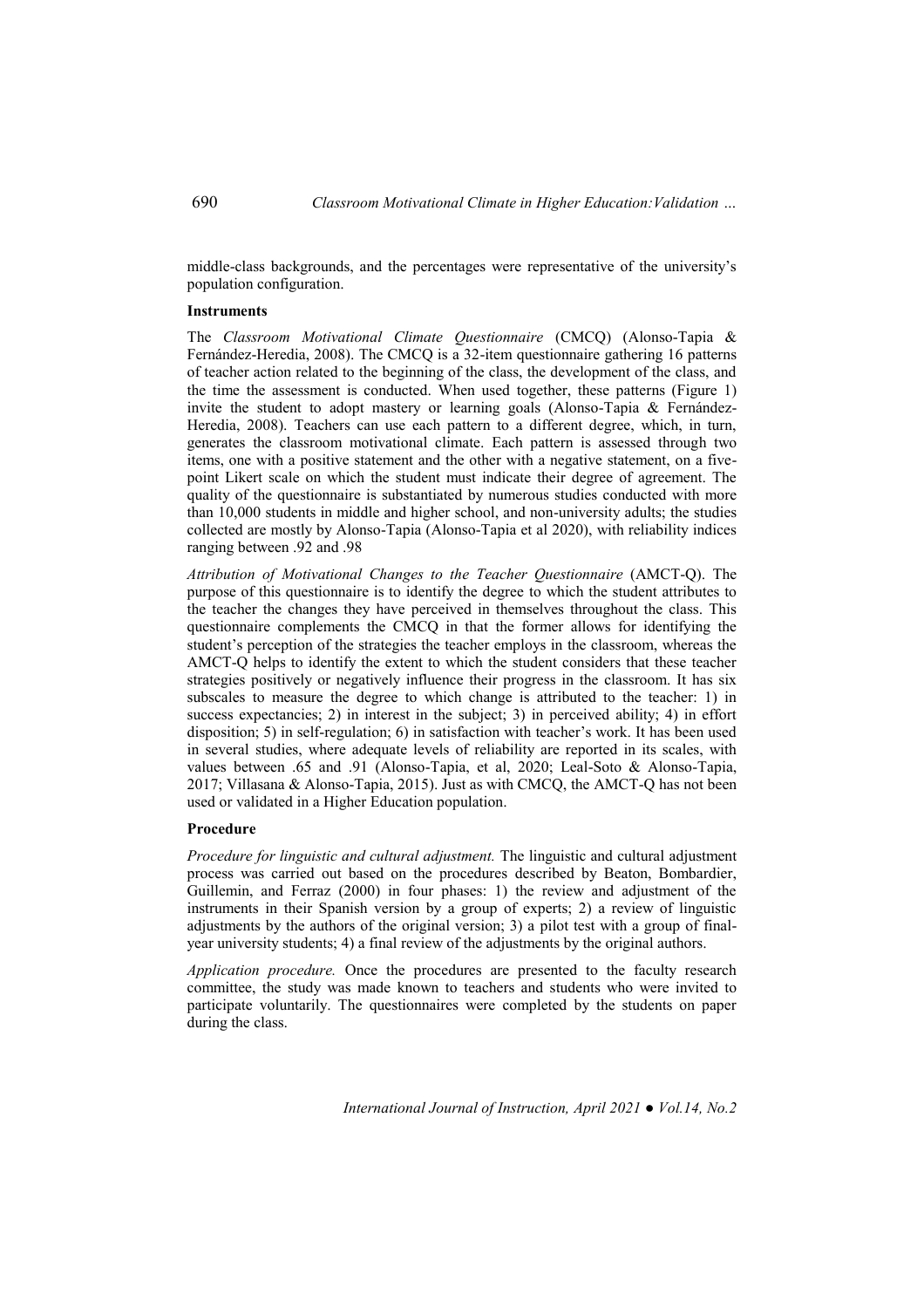#### **Data Analysis**

Prior to conducting the analyses, cases with 5% or more of missing data were eliminated. In the remaining cases, where the missing data may be due to chance, these were replaced by the items mean score, a decision that generates less error.

Then, to discover the psychometric properties of the CMCQ and the AMCT-Q, confirmatory factorial analyzes were carried out to test the suitability of the model proposed for each questionnaire, and the models based on previous studies carried out in other countries, as described above. For the analysis, the sets of data were divided randomly into two subsamples. Factorial analysis was conducted on the first subsample, and the second sample was used to perform cross-validation that allows isolating the model's behavior once restrictions are imposed on the equality of parameters in the measurement weights. The estimation method used was Maximum Likelihood, and six model fit indices were considered:  $\chi^2$ /gl < 5; GFI, IFI, and CFI > 0.90; RMSEA < 0.08; SRMR < 0.08. Once the model with the highest degree of fit was determined, a reliability analysis was performed using the Omega index (McDonald, 2013).

To study the questionnaires' concurrent/predictive validity, route analysis was used employing the CMCQ as predictor variable and the AMCT-Q and the final grade obtained in the course as criterion variables.

Finally, a multigroup analysis was carried out with two categories of students, those in their initial studies (basic) and those in practice-oriented studies (in-depth), with the purpose of determining whether the stage of study influenced both the measurement model and the validity of the instruments.

### **FINDINGS AND DISCUSSION CMCQ Factorial Analysis**

Regarding the structure of the test, a single construct is observed as a classroom motivational climate toward learning manifested in the 16 action guidelines (Figure 2).

When observing the goodness-of-fit indicators shown in Table 1, we find that the model adequately fits the data. Although the p-value of  $\chi^2$  is higher than expected, this is explained by the sample size, but  $\chi^2/df$  is less than 5, so it is acceptable. The remaining indicators exceed acceptable fit values.

In the cross-validation analysis, acceptable values are also observed in all indicators, even when restrictions are imposed on the equality of parameters in the measurement weights ( $\chi^2$  = 20.026,  $p$  = 0.171). Therefore, the model is well-estimated and can be accepted. The reliability score is high,  $\omega$ = 0.97. The data show that the CMCQ is adequate and reliable for measuring classroom motivational climate in the Colombian Higher Education context and maintains the original structure posited by the authors.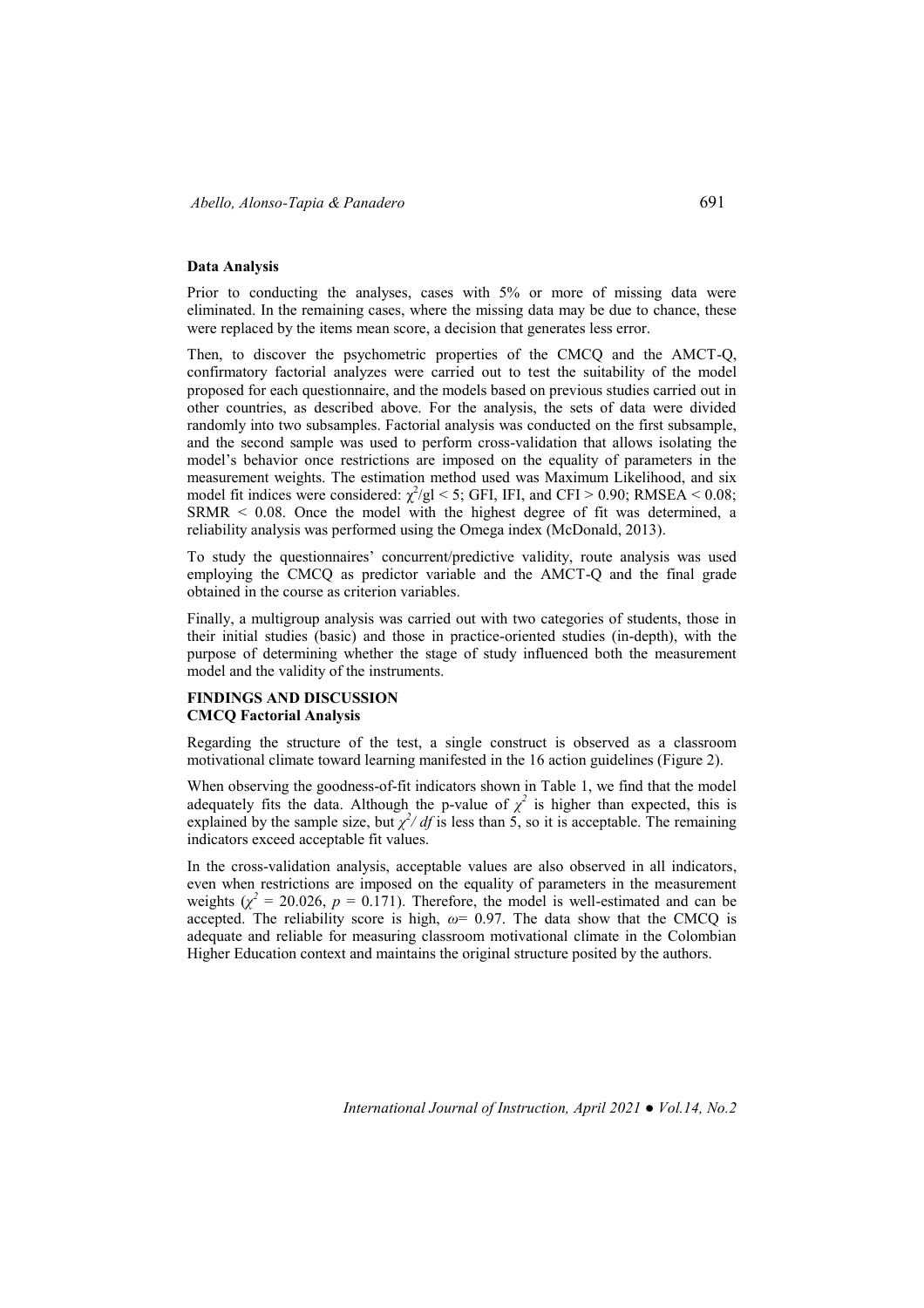

Original CMCQ model: Standardized measurement weights

Table 1

| Goodness-of-fit indicators of CMCQ model                                   |  |              |  |  |  |  |                            |             |  |
|----------------------------------------------------------------------------|--|--------------|--|--|--|--|----------------------------|-------------|--|
| <b>AFC</b>                                                                 |  | $df \quad P$ |  |  |  |  | $\gamma^2$ /df TL CF RMSEA | <b>SRMR</b> |  |
|                                                                            |  |              |  |  |  |  |                            |             |  |
| 07. CMCO original model 260.69 105 < 001 2.48 .93 .94 .07<br>$N = 314$     |  |              |  |  |  |  |                            | .056        |  |
| CMCQ cross-validation 546.35 225 < 001 2.43 .94 .94 .05<br>$N = 314 / 313$ |  |              |  |  |  |  |                            | .057        |  |

## **Factorial Analysis of the AMCT-Q**

Figure 3 shows the factor structure of the AMCT-Q. Table 2 shows the goodness-of-fit indicators that are adequate. Whereas the p-value of  $\chi^2$  is higher than expected, this is explained by the sample size, but  $\chi^2/df$  is less than 5, so it is acceptable.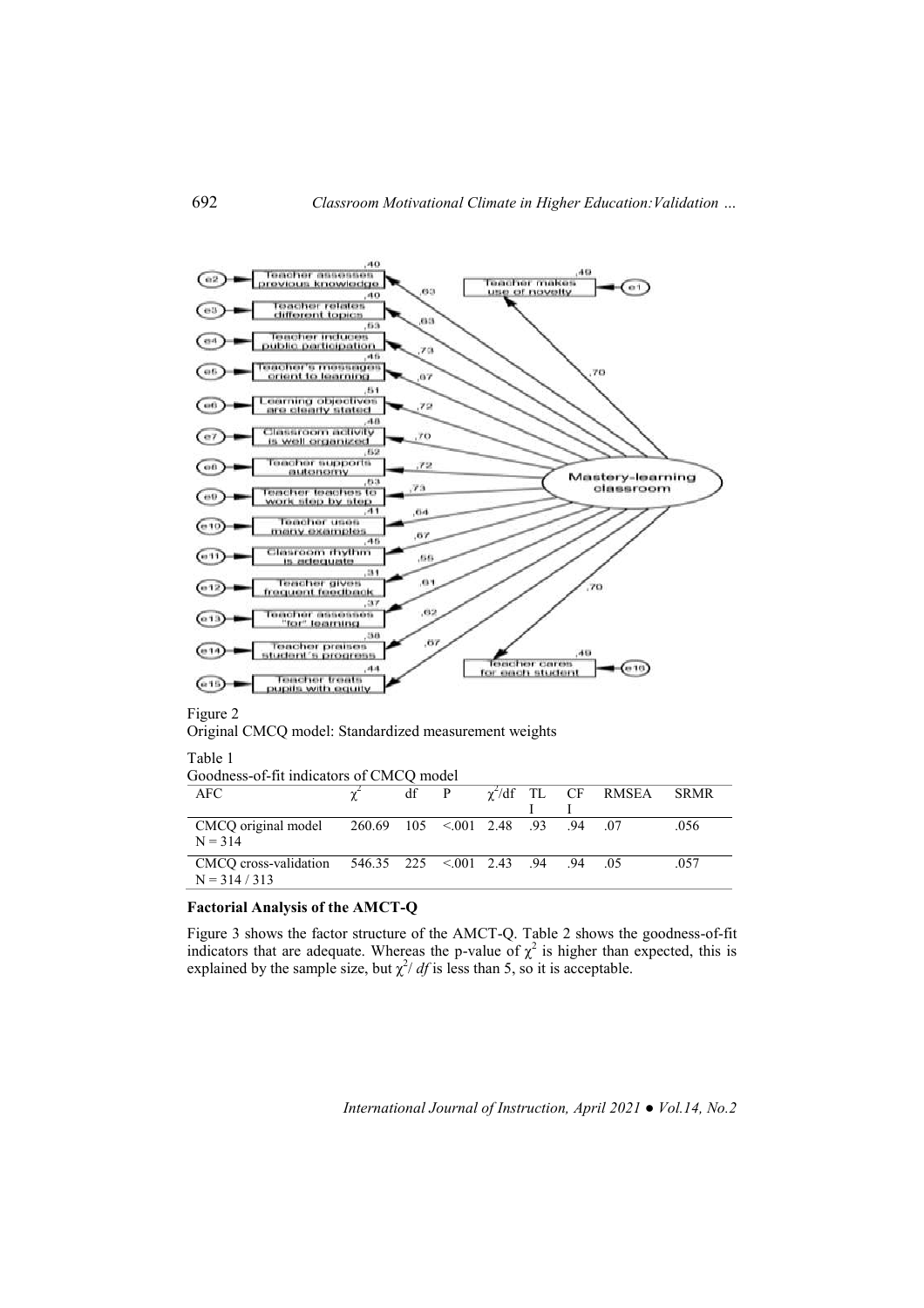| Table 2                                                                               |  |  |  |                               |  |
|---------------------------------------------------------------------------------------|--|--|--|-------------------------------|--|
| Goodness-of-fit indicators of the original AMCT-Q model and cross-validation analysis |  |  |  |                               |  |
| Analyses                                                                              |  |  |  | $\sqrt{d}f$ TI CEI RMSEA SRMR |  |

| Analyses                                          |                                  | df |  |  | $\gamma^2/df$ TL CFI RMSEA SRMR |     |  |
|---------------------------------------------------|----------------------------------|----|--|--|---------------------------------|-----|--|
| Original model N= 313 572.90 205 < 001 2.80 92 92 |                                  |    |  |  |                                 |     |  |
| Cross-validation $N=313/$<br>311                  | $1123.33$ 436 < 001 2.57 .92 .92 |    |  |  |                                 | .06 |  |



#### Figure 3

Original AMCT-Q model, standardized measurement and structural weights

The cross-validation multigroup analysis also shows acceptable values in all indicators, even when restrictions are imposed on equal parameters in measurement weights ( $\chi^2$  = 15.323,  $p = 0.501$ ), in structural weights  $(\chi^2 = 19.479, p = 0.554)$ , in structural covariances ( $\chi^2 = 19.801$ ,  $p = 0.596$ ), and in structural residuals ( $\chi^2 = 22.827$ ,  $p =$ 0.643). Therefore, the model is well-estimated and can be accepted.

Regarding the reliability of the six scales and of the complete instrument, the indices are adequate, as can be seen in Table 3.

Overall, the data show that the structure of the AMCT-Q questionnaire corresponds to that expected and that its reliability is adequate, which allows this version to be accepted for use in research or intervention in the Colombian Higher Education context.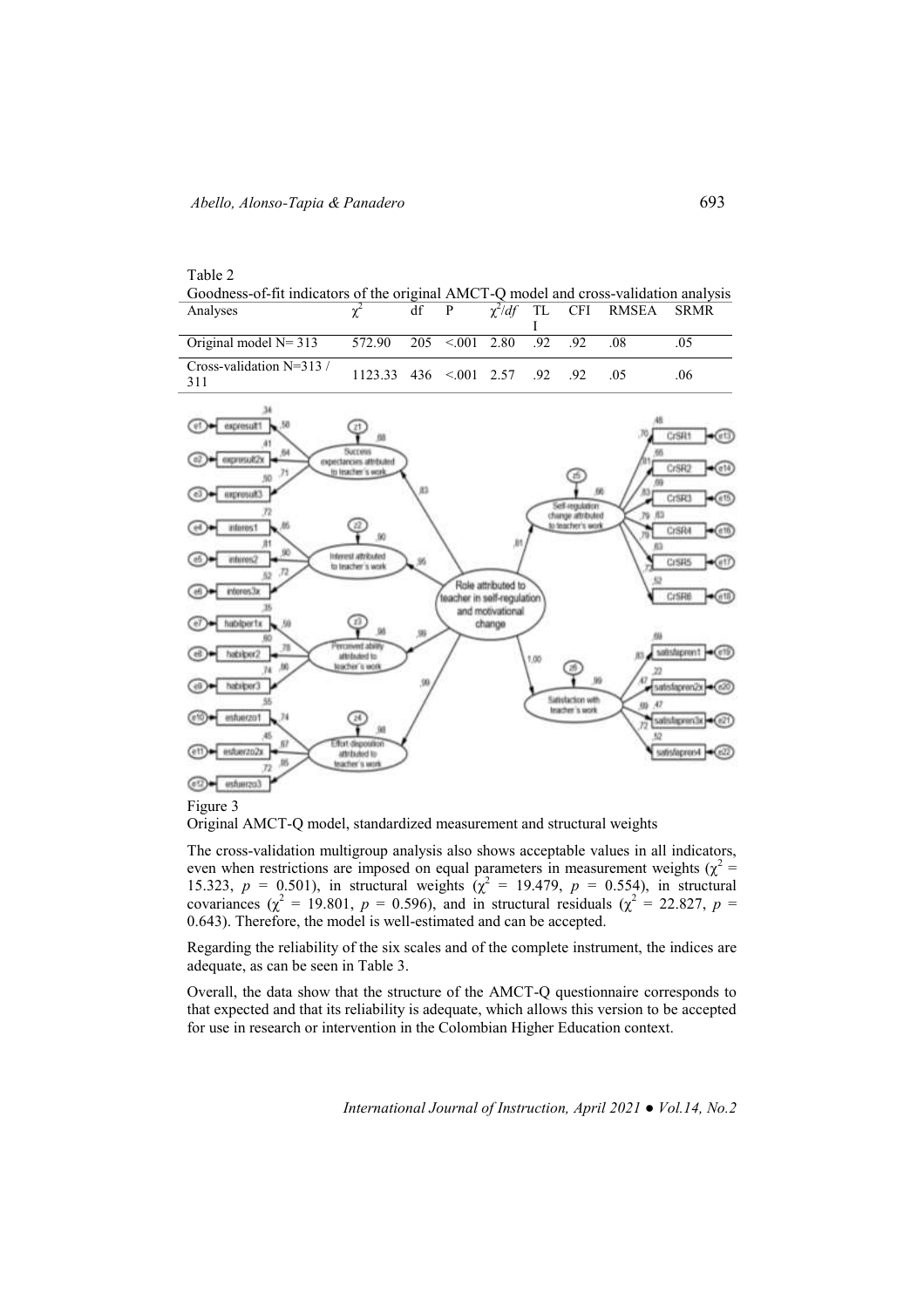# AMCT-Q reliability data based on the original model Scale Items  $\Omega$ Attribution of changes to the teacher (complete questionnaire) 22 .99 Success expectancies attributed to teacher's work 3 .85 Interest attributed to teacher's work 3 .89 Perceived ability attributed to teacher's work 3 .89 Effort disposition attributed to teacher's work 3 .88 Self-regulation change attributed to teacher's work 6 .94 Satisfaction with teacher's work 4 .85

### **Concurrent and Predictive Validity of the Classroom Motivational Climate Questionnaire in The Higher Education Context**

To establish concurrent validity, the relationship of the CMCQ with the AMCT-Q as a whole was analyzed, while at the same time, its ability to predict academic performance was analyzed (final course note). For both purposes, a route analysis was performed using the AMCT-Q as a moderating variable and performance as a criterion. It was only possible to obtain the academic grades of 397 students. The reduction with respect to the original sample is because the system does not record the final grade due to enrollment problems, semester or course cancelation.

Figure 4 shows the prediction weights and Table 4 shows the fit indices. As can be seen, the data exhibit a good fit to the model, since all the indicators obtain values considered good, RMSEA being the only one that presents an acceptable value; therefore, we assume the model can be accepted. The relationship of the CMCQ with the AMCT-Q shows a 44% variance in common, which implies that students recognize the positive value of how teacher's respond (CMCQ) on the change in the different motivational indicators that were assessed by the AMCT-Q. In terms of predictive validity, the direct effect of CMCQ on performance is significant, but low (2.25% variance explained), whereas the indirect effect is near to zero.

Table 4

Goodness-of-fit indicators of CMCQ predictive model on student satisfaction and academic performance

| Analysis                      |         |     | D     | $\chi^2$ /df TLI |      |      | CFI RMSEA | <b>SRMR</b> |
|-------------------------------|---------|-----|-------|------------------|------|------|-----------|-------------|
| Predictive<br>Model $N = 397$ | 561.419 | 288 | < 001 | 2.46             | .937 | .943 | -061      | 040         |

*International Journal of Instruction, April 2021 ● Vol.14, No.2*

Table 3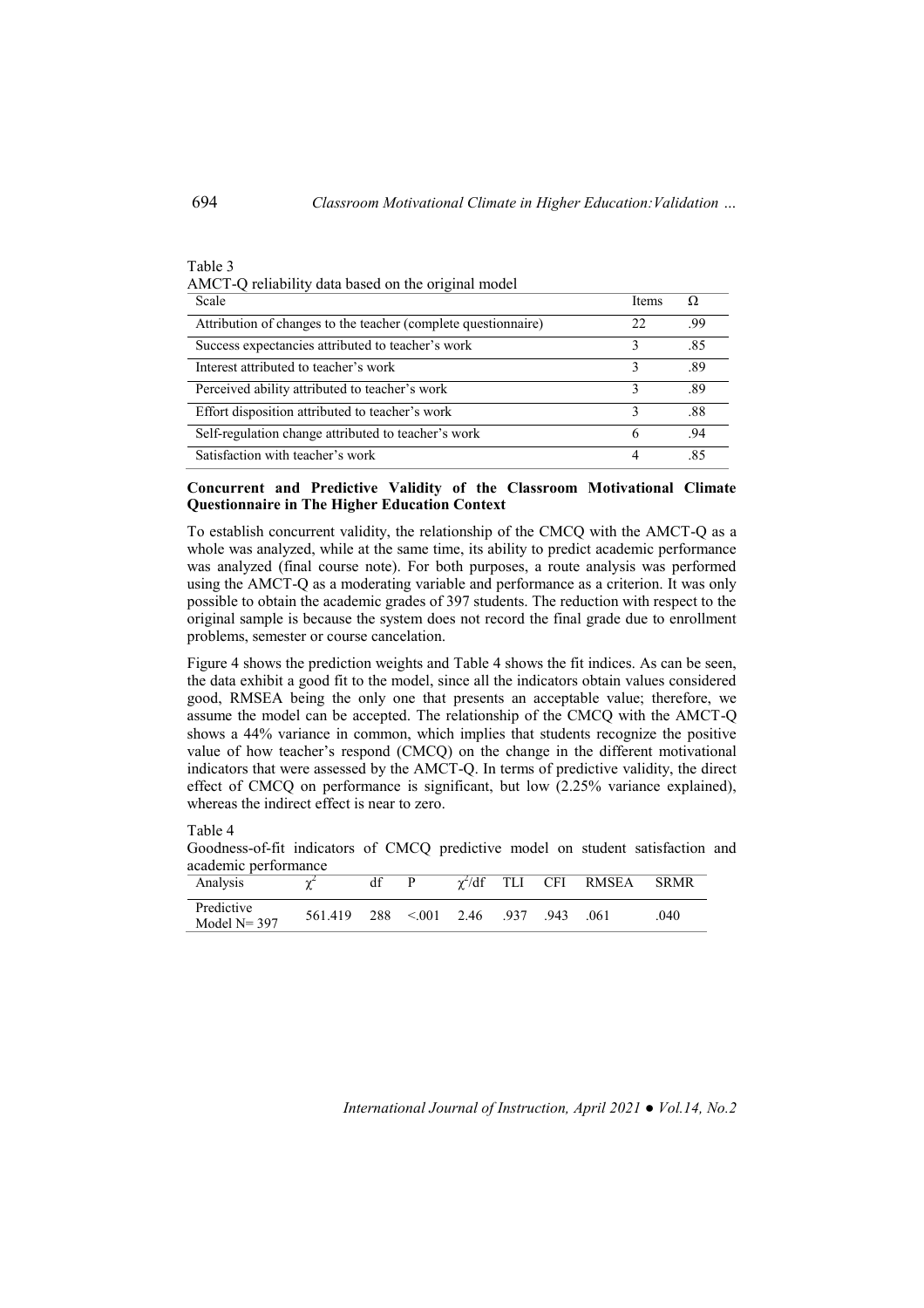

Figure 4

Predictive model of classroom motivational climate (16 scales) on student satisfaction and academic performance

## **Analysis of the effect of the theoretical or practical orientation at the time of the studies**

A multigroup analysis was carried out to identify if there were differences between the students of the basic cycle (semesters 1 to 6) and those of the in-depth cycle (7 to 10). This division is specific to the university in the curricula, and marks the moment when students begin their internships, when they have to choose the path they will follow.

The fit indices (Table 5) are similar to those found with the sample used in the route analysis, which evidences that the model is adequate in both cases. However, there are differences when equality restrictions are imposed on measurement weights, which implies that not all classroom motivational climate indicators have the same value for students according to whether they are at one level of study or another. To see in which cases the differences occur, the Z statistic developed by Clogg, Petkova, and Haritou (1995) has been used.

Table 5

Indicators of goodness-of-fit of the multigroup analysis as a function of the theoretical or practical orientation of the level of studies

| Analysis                               |         | df  |        | $\gamma^2/df$ |      | <b>CFI</b> | RMSEA | <b>SRMR</b> |
|----------------------------------------|---------|-----|--------|---------------|------|------------|-------|-------------|
| Multigroup analysis<br>$N = 244 / 153$ | 919.286 | 456 | < 0.01 | 2.016         | .915 | .923       | .051  | .047        |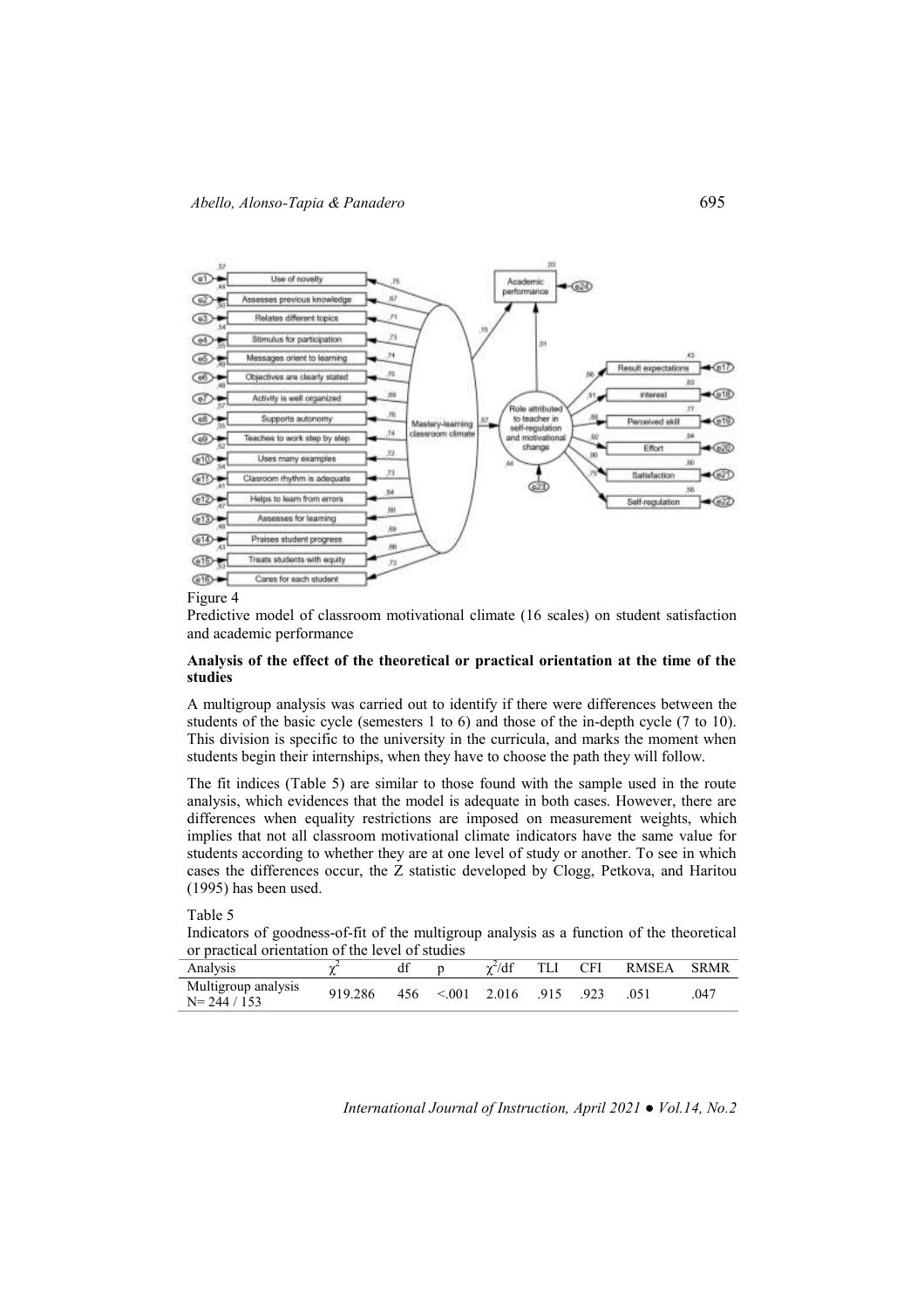As can be seen in Table 6, the data surpass the critical level  $(\pm 1.96)$  in five cases. On the one hand, for initial-level students (basic), clarity of organization and relaxed pace is more related to a learning-oriented classroom climate than in the case of practiceoriented students (in-depth). For students at the higher level, the fact that the teacher indicating what will be learned by the students doing it and illustrating it with examples is more related to the perception of a climate oriented toward learning than in the case of students at the initial level.

Table 6

Analysis of differences between slopes. Z statistic by Clogg, et al. (1995)

|                                |                             | <b>Basic</b> |      | In-depth |                  |                  |                |
|--------------------------------|-----------------------------|--------------|------|----------|------------------|------------------|----------------|
| <b>Scales</b>                  |                             | Estimate     | S.E. | Estimate | S.E.             | Diff.            | $\overline{Z}$ |
| Interest                       | $\leftarrow$ AMCT           | 1.00         |      | 1.00     |                  | $\overline{.00}$ | .00            |
| <b>Expectations of results</b> | <b>AMCT</b>                 | .59          | .05  | .65      | .06              | $-0.06$          | $-1.10$        |
| Perceived skill                | <b>AMCT</b><br>$\leftarrow$ | .84          | .04  | .86      | .05              | $-0.02$          | $-.50$         |
| Interest                       | <b>AMCT</b>                 | 1.00         |      | 1.00     |                  | $\overline{.00}$ | .00            |
| Expectations of results        | <b>AMCT</b>                 | .59          | .05  | .65      | .06              | $-0.06$          | $-1.10$        |
| Perceived skill                | <b>AMCT</b>                 | .84          | .04  | .86      | .05              | $-.02$           | $-.50$         |
| Effort                         | <b>AMCT</b>                 | .91          | .04  | .89      | .05              | .02              | .57            |
| Satisfaction                   | $\leftarrow$ AMCT           | .98          | .04  | .88      | .06              | $\overline{.10}$ | 2.26           |
| Self-regulation                | AMCT                        | .72          | .05  | .66      | .06              | .06              | 1.28           |
| New                            | CMC                         | 1.00         |      | 1.00     |                  | .00              | .00            |
| Active previous knowledge      | <b>CMC</b>                  | .86          | .07  | .71      | .09              | $\overline{.15}$ | 1.75           |
| Relates topics                 | <b>CMC</b>                  | .78          | .07  | .92      | .10              | $-14$            | $-1.73$        |
| Promotes participation         | $-$ CMC                     | .84          | .07  | .94      | .10              | $-.10$           | $-1.29$        |
| Messages toward learning       | CMC                         | .85          | .07  | 1.06     | $\overline{.11}$ | $-21$            | $-2.53$        |
| Clarity of objective           | <b>CMC</b>                  | .98          | .08  | .85      | .10              | $\overline{14}$  | 1.46           |
| Clarity of organization        | <b>CMC</b>                  | 1.01         | .09  | .80      | .09              | $\overline{.21}$ | 2.26           |
| Promotes autonomy              | <b>CMC</b>                  | .88          | .07  | .83      | .09              | .06              | .73            |
| Teaches step by step           | CMC                         | 1.07         | .09  | .91      | .10              | .16              | 1.68           |
| Provides examples              | <b>CMC</b>                  | .81          | .07  | 1.07     | .11              | $-27$            | $-3.15$        |
| Gives feedback                 | $-CMC$                      | .84          | .08  | .99      | .11              | $-14$            | $-1.57$        |
| The pace is relaxed            | CMC                         | 1.09         | .08  | .58      | .08              | .51              | 6.02           |
| Assesses for learning          | <b>CMC</b>                  | .89          | .09  | .83      | .11              | .05              | .55            |
| Gives frequent praise          | CMC                         | .86          | .08  | .79      | .09              | .06              | .72            |
| Treats everyone fairly         | <b>CMC</b>                  | .80          | .07  | .74      | .10              | .06              | .71            |
| Dedicates attention to each    | CMC<br>↞                    | .85          | .07  | .95      | .11              | $-.09$           | $-1.12$        |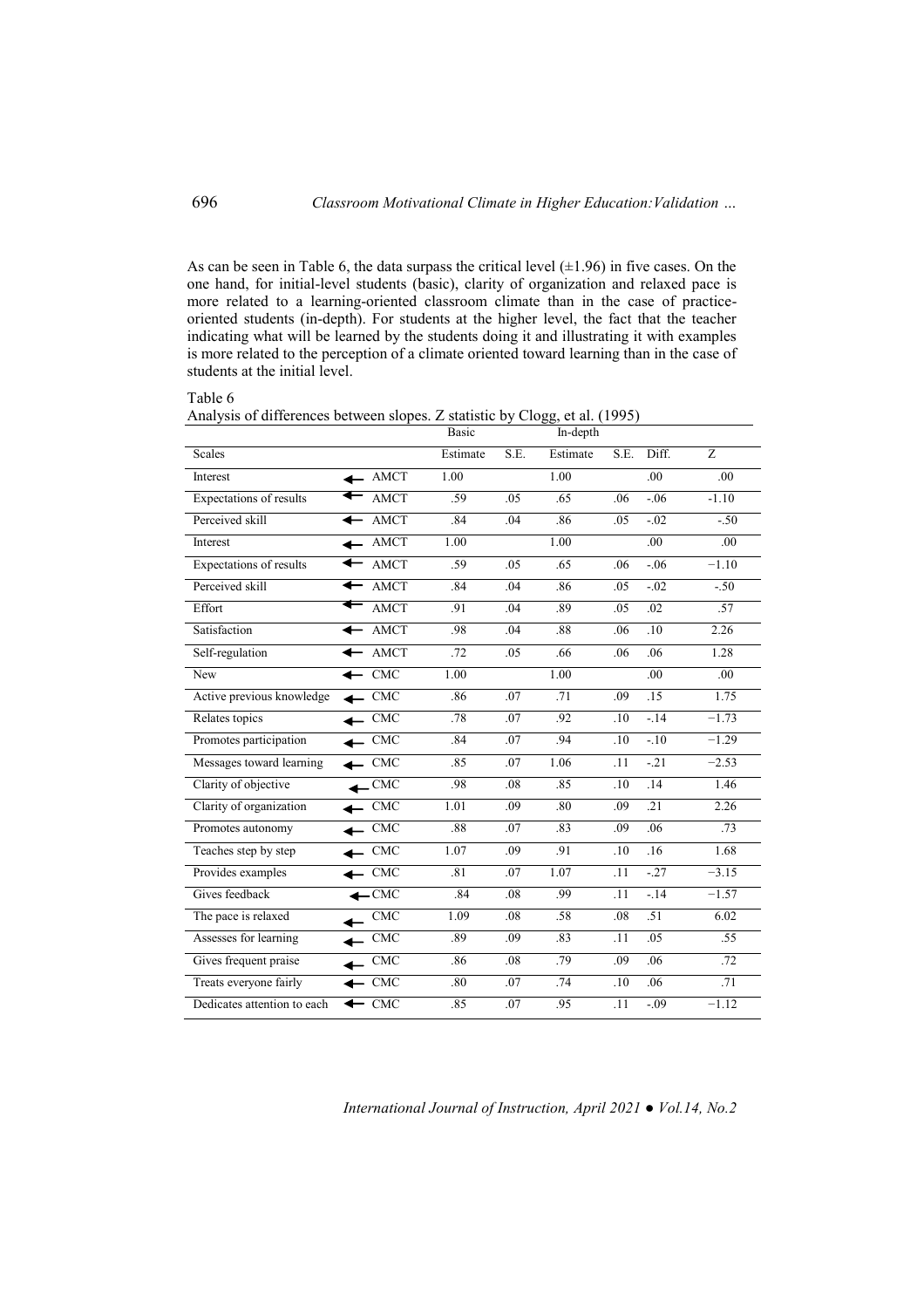The fact that students value the teacher's impact on their own learning and motivation highly positively shows evidence in favor of the usefulness of the model. Each of the CMC scales investigates specific teaching patterns which importance for creating a CMC learning oriented has been suggested from authors of different theoretical orientations: behavioral theories, intrinsic motivation theories, and social-cognitive theorist (Patrick, Turner & Strati, 2016). The suggested patterns have been integrated in the CMC following in some measure the sequence that instruction should follow with any kind of task. For example, the use of novel tasks that arouse curiosity and show their intrinsic and extrinsic value can favor students' engagement in the task; the activation of previous knowledge can help the students to feel that they have enough knowledge to perform the new task, which favor their sense of competence and their success expectancies. In a similar way, the remaining CMC patterns, if implemented by teachers, change the classroom dynamics, and can help to improve the student motivation to learn (Alonso-Tapia, 2016). These implications highlight the importance of the teacher's work in achieving high levels of quality in education. It shows clearly that it is necessary for Higher Education teachers to be attentive to the effect of their actions on student motivation as a key variable in the educational process.

An important element in achieving classroom motivational climates focused on learning is that the teacher presents a clear organization that allows the student to identify the course structure and learning objectives, in accordance with other studies carried out in Higher Education (Antoniou & Kalinogloua, 2013; Senko, 2019).

Feedback on performance in class activities, autonomous work, and tests are valued highly by students and help them be more focused on learning than grades. These results gain importance in light of other research in the Higher Education context, in which the importance of feedback for the training of professional competencies is highlighted (Tai, Ajjawi, Boud, Dawson, & Panadero, 2018). This aspect is relevant because, if the teacher only hands out the class notes and does not provide constant feedback for all activities, it leads the student to pursue purely performance objectives.

However, it is necessary to consider the point in their career where the student finds themself, because clearly, the value they give to the aspects of the class varies over time. It is important to mention the fact that, for initial-level students, their satisfaction is more closely linked with the actions taken by teachers. This may indicate the need for greater teacher support at this point in the student's career, an aspect that may progressively diminish in more advanced courses, where students show greater independence. This aspect may be related to students' age and the maturity acquired throughout their careers (Leal-Soto & Alonso-Tapia, 2017).

Another aspect that should be considered is students' perception of the pace of the class, a guideline that shows the greater difference between initial and in-depth-level students, which shows the student's need to adapt to the pace of the class as they advance through their career. This aspect is related to research that identifies the increased demands in the university with respect to basic education as a dropout risk factor for first-year students (Harackiewicz, Barron, Tauer, & Elliot, 2002).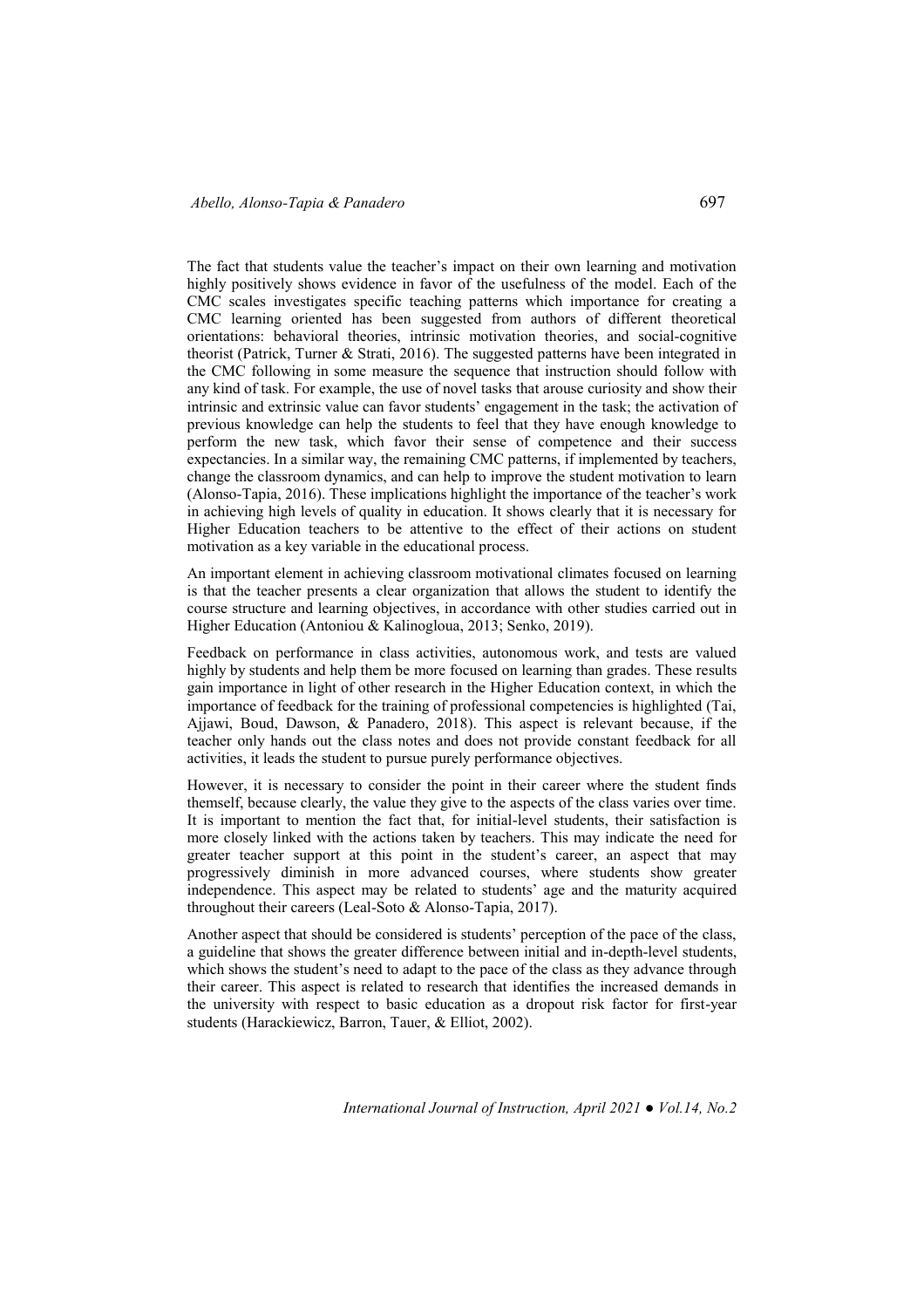These results are especially relevant in light of other studies (Lerdpornkulrat, et al., 2018; Bardach, et al, 2019), whose results indicate that perceptions of classroom climate and instructional goal structures significantly influence students' motivational orientations and levels of commitment and engagement in their academic process, and that contributes to the intent to remain at the university. This opens the door to the creation of programs to improve teacher actions to favor classroom motivational climates focused on learning to reduce dropout rates, varying aspects of their teaching practice according to the point at which students find themselves in their career.

Finally, it should be highlighted that this study cannot generate conclusive findings on the relationship between the CMCQ and academic performance. The possible cause of this result is that only the final grade given by the teacher was used as a performance measure. It is important to consider this fact since, in the study, each course had different teachers and different ways of assessing and generating a final grade. Therefore, it is advisable to carry out other studies that lead to the identification of the impact of classroom motivational climate on aspects such as student self-efficacy and improving skills or knowledge identified through standardized tests.

#### **CONCLUSION**

Summarizing, it can be concluded that the Classroom Motivational Climate, when used with Colombian University students has the same structure shown in Figure 1 and found in previous studies, a structure supported for the results of CFA and reliability analyses (Alonso-Tapia & Fernández-Heredia, 2008, Alonso-Tapia, et al, 2020; Leal-Soto & Alonso-Tapia, 2017; Villasana & Alonso-Tapia, 2015). Besides, the predictive validity with respect to changes in motivational variables has been quite good -44% of variance explained-. This shows that teachers should pay attention to CMC teaching patterns in order to improve motivation: attribution of degree of positive changed experienced in their success expectancies, interest in the subject, perceived ability, effort disposition, self-regulation and satisfaction with teacher's work-. This result has also been found in the studies above cited, carried out with Spanish, Mexican, Chilean, and French students. Moreover, this study has allowed us to identify differences in the students' motivational profile depending on the course they were studying. These results indicate, on one side, that class organization and structure, and the possibility to learn at their own pace are characteristics that, the more increases, the more are valued as indicators of a CMC learning oriented by students during their first years. On the other side, the use of examples and of procedures that favor to learn step-by-step are more important for students of advanced levels. Therefore, we can assert that the instrument is reliable and valid in the case of the Colombian Higher Education population, and that it can be applied with confidence in research or intervention processes. The AMCT-Q also proves to be a reliable and valid instrument that can be applied with confidence for research or intervention processes at this level. Consequently, Higher Education teachers have two new instruments that make it easier for them to evaluate the perceived impact of their pedagogical practice in their student's motivation, which provides them with tools and theoretical bases to reflect on and improve their pedagogical practice.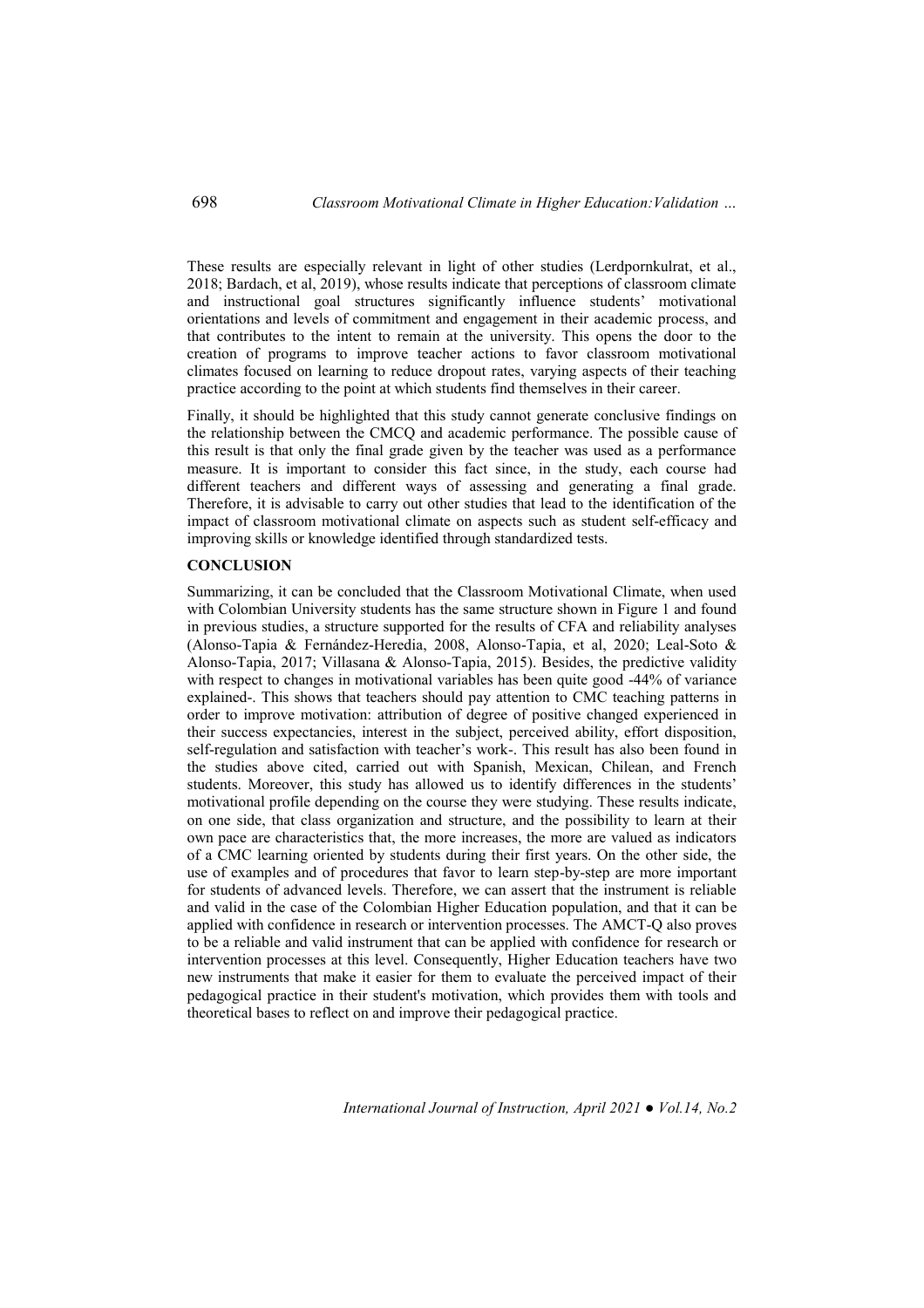### **REFERENCES**

Ahmad, I. & Rana, S. (2011). Affectivity, achievement motivation, and academic performance in college students. *Pakistan Journal of Psychological Research*, 27(1), 107–120.

<https://pdfs.semanticscholar.org/6726/c1de93fe14b8c48c95ea3ee459c6e2cafbdc.pdf>

Alonso-Tapia, J. (2016). Clima motivacional de clase: características, efectos y determinantes. [Classroom motivational climate: characteristics, effects, and determinants]. In: Veiga, F. H. (Coord.), *Students´ Engagement in School: Perspectives of Psychology and Education - Motivation for Academic Performance*. (p. 9-34). Lisboa: Instituto de Educação da Universidad de Lisboa. Retrieved 29 March, 2020 from

[http://www.ie.ulisboa.pt/publicacoes/envolvimento-dos-alunos-na-escola-perspetivas](http://www.ie.ulisboa.pt/publicacoes/envolvimento-dos-alunos-na-escola-perspetivas-da-psicologia-e-educacao-motivacao-para-o-desempenho-academico)[da-psicologia-e-educacao-motivacao-para-o-desempenho-academico](http://www.ie.ulisboa.pt/publicacoes/envolvimento-dos-alunos-na-escola-perspetivas-da-psicologia-e-educacao-motivacao-para-o-desempenho-academico) 

Alonso-Tapia, J. & Fernández-Heredia, B. (2008). Development and initial validation of the Classroom Motivational Climate Questionnaire (CMCQ). *Psicothema,* 20(4), 883– 889. Retrieved 29 March, 2020 from [https://www.researchgate.net/publication/23404382\\_Development\\_and\\_initial\\_validatio](https://www.researchgate.net/publication/23404382_Development_and_initial_validation_of_the_Classroom_Motivational_Climate_Questionnaire_CMCQ) [n\\_of\\_the\\_Classroom\\_Motivational\\_Climate\\_Questionnaire\\_CMCQ](https://www.researchgate.net/publication/23404382_Development_and_initial_validation_of_the_Classroom_Motivational_Climate_Questionnaire_CMCQ) 

Alonso-Tapia, J., Ruiz, M. Á. & Huertas, J. A. (2020). Differences in classroom motivational climate: causes, effects and implications for teacher education. A multilevel study. *Anales De Psicología/Annals of Psychology*, 36(1), 122–133. <https://doi.org/10.6018/analesps.336681>

Alonso-Tapia, J. & Pardo, A. (2006). Assessment of learning environment motivational quality from the point of view of secondary and high school learners*. Learning and Instruction*, 16(4), 295–309[. http://doi.org/10.1016/j.learninstruc.2006.07.002](http://dx.doi.org/10.1016/j.learninstruc.2006.07.002) 

Ames, C. (1992). Achievement goals and the classroom motivational climate. In *D. H.*  Schunk & J. L. Meece (Eds.), *Student perceptions in the classroom*. (pp. 327-348).

Ames, C. & Archer, J. (1988). Achievement goals in the classroom: Students' learning strategies and motivation processes. *Journal of Educational Psychology,* 80(3), 260– 267[. https://doi.org/10.1037/0022-0663.80.3.260](https://psycnet.apa.org/doi/10.1037/0022-0663.80.3.260) 

Anderson, C. S. (1982). The search for school climate: A review of the research. *Review of Educational Research,* 52(3), 368–420. [https://doi.org/10.3102/00346543052003368](https://doi.org/10.3102%2F00346543052003368) 

Antoniou, F. & Kalinogloua, F. (2013). Teaching Style: Is it measurable and changeable?. *Procedia-Social and Behavioral Sciences*, 93, 1618–1623. <https://doi.org/10.1016/j.sbspro.2013.10.090>

Bardach, L., Oczlon, S., Pietschnig, J. & Lüftenegger, M. (2019). Has achievement goal theory been right? A meta-analysis of the relation between goal structures and personal achievement goals. *Journal of Educational Psychology*. <http://dx.doi.org/10.1037/edu0000419>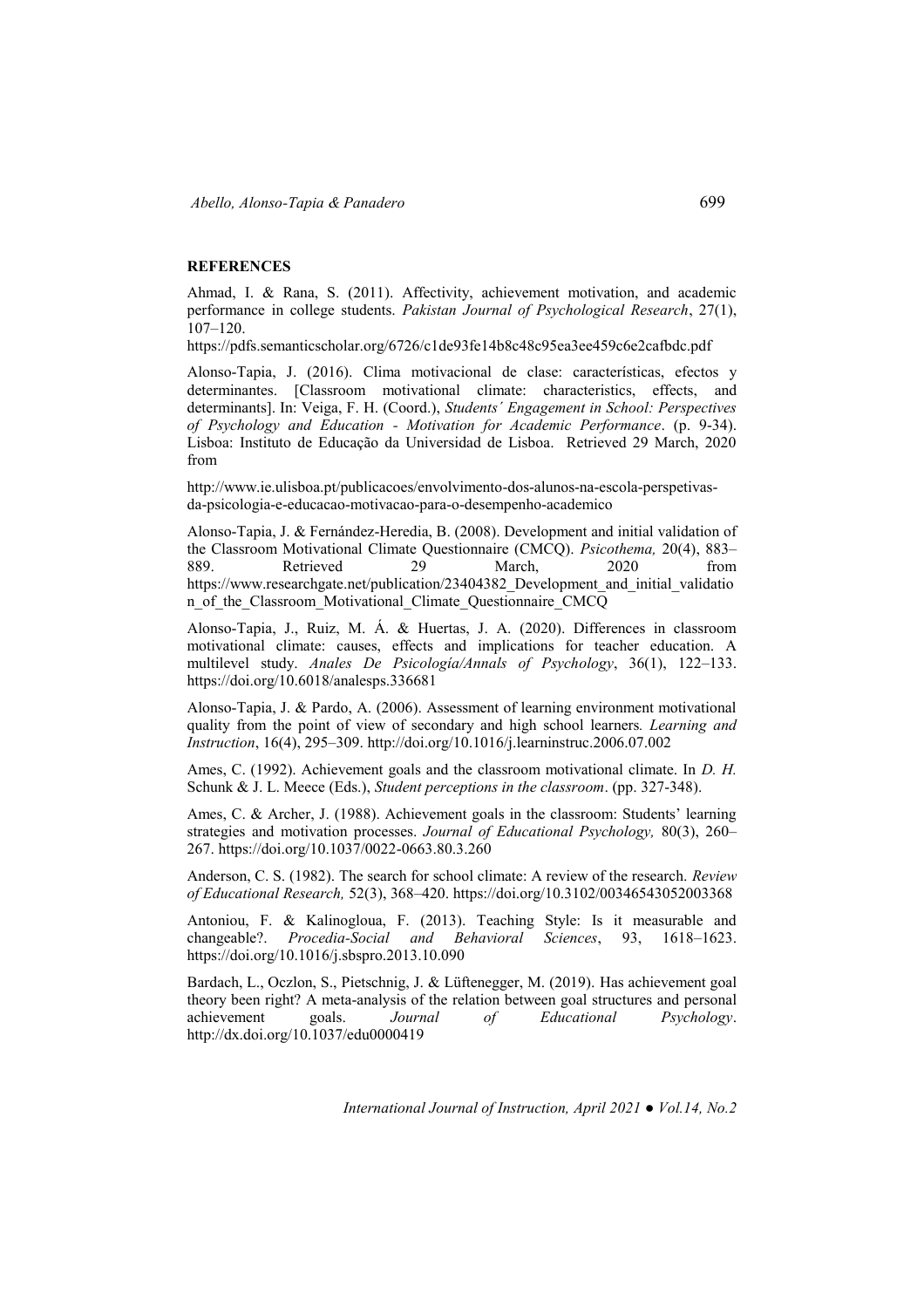Beaton, D. E., Bombardier, C., Guillemin, F. & Ferraz, M. B. (2000). Guidelines for the process of cross-cultural adaptation of self-report measures. *Spine,* 25(24), 3186–3191. Retrieved 29 March, 2020 from. [http://staff.ui.ac.id/system/files/users/andisk/material/guidelinesfortheprocessofcrosscult](http://staff.ui.ac.id/system/files/users/andisk/material/guidelinesfortheprocessofcrossculturaladaptation.pdf) [uraladaptation.pdf](http://staff.ui.ac.id/system/files/users/andisk/material/guidelinesfortheprocessofcrossculturaladaptation.pdf) 

Cellar, D. F., Stuhlmacher, A. F., Young, S. K., Fisher, D. M., Adair, C. K., Haynes, S., Twichell, E., Arnold, K.A., Royer, K., Denning, B.L. & Riester, D. (2011). Trait goal orientation, self-regulation, and performance: A meta-analysis. *Journal of Business and Psychology,* 26(4), 467–483. http://doi.org/10.1007/s10869-010-9201-6

Clogg, C. C., Petkova, E., & Haritou, A. (1995). Statistical methods for comparing regression coefficients between models. *American journal of sociology*, 100(5), 1261- 1293[. https://doi.org/10.1086/230638](https://doi.org/10.1086/230638) 

Corkin, D. M., Horn, C. & Pattison, D. (2017). The effects of an active learning intervention in biology on college students' classroom motivational climate perceptions, motivation, and achievement. *Educational Psychology*, 37(9), 1106–1124. <https://doi.org/10.1080/01443410.2017.1324128>

Djigic, G. & Stojiljkovic, S. (2011). Classroom management styles, classroom climate and school achievement. *Procedia-Social and Behavioral Sciences*, 29, 819–828. https://doi.org/10.1016/j.sbspro.2011.11.310

Goldenberg, J. & Klavir, R. (2017). School Climate, Classroom Climate, and Teaching Quality: Can Excellent Students Unravel this Connection? *International Journal for Talent Development and Creativity*, 5(2), 137–148. www.icieworld.net

Gutiérrez, M. & Tomás, J.-M. (2018). Motivational class climate, motivation and academic success in university students. *Revista de Psicodidáctica*, 23(2), 94–101. <https://doi.org/10.1016/j.psicod.2018.02.001>

Harackiewicz, J. M., Barron, K. E., Tauer, J. M. & Elliot, A. J. (2002). Predicting success in college: A longitudinal study of achievement goals and ability measures as predictors of interest and performance from freshman year through graduation. *Journal of Educational Psychology*, 94(3), https://doi.org/562.10.1037//0022-0663.94.3.562

Kadioglu, C. & Uzuntiryaki-Kondakci, E. (2014). Relationship between Learning Strategies and Goal Orientations: A Multilevel Analysis. *Eurasian Journal of Educational Research,* 56, 1–22. https://doi.org/10.14689/ejer.2014.56.4

Kelmendi, N. & Nawar, Y. S. (2016). Assessing the impact of motivation on student retention: the case of University of West London. *The Business & Management Review,*<br>  $7(5)$ ,  $67-78$ . Retrieved 29 March, 2020 from 7(5), 67–78. Retrieved 29 March, 2020 from https://cberuk.com/cdn/conference\_proceedings/conference\_48601.pdf

Leal-Soto, F. & Alonso-Tapia, J. (2017). Cuestionario de Clima Motivacional de la Clase: Validez Intercultural, Intergénero, Evolutiva y Predictiva [Classroom Motivational Climate Questionnaire: Intercultural, Intergovernmental, Evolutionary, and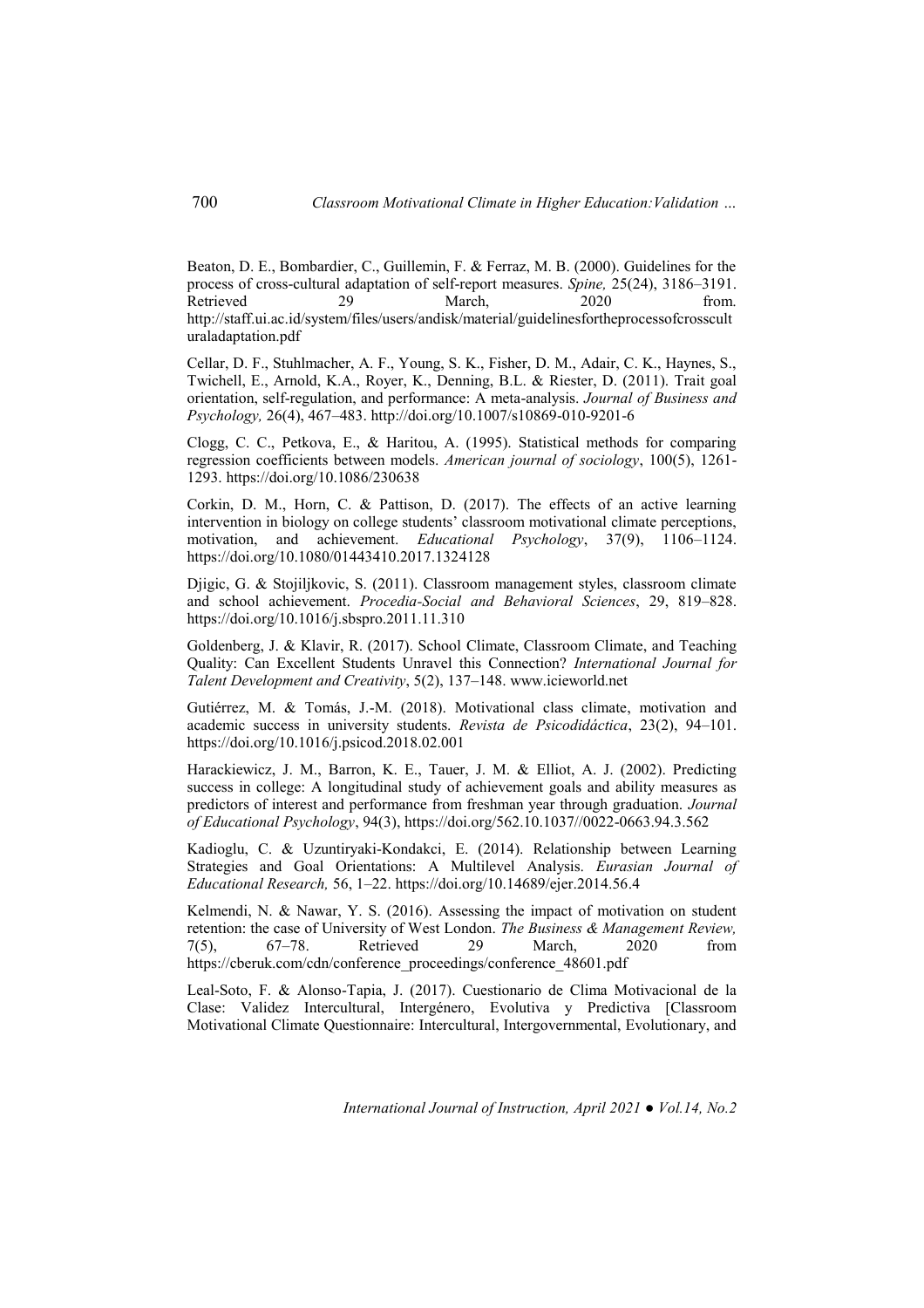Predictive Validity]. *Avaliação Psicológica*, 3(45), 57–70. https://doi.org/10.21865/RIDEP45.3.05

Lerdpornkulrat, T., Koul, R., & Poondej, C. (2018) Relationship between perceptions of classroom climate and institutional goal structures and student motivation, engagement and intention to persist in college, *Journal of Further and Higher Education, 42*(1), 102–115.<https://doi.org/10.1080/0309877X.2016.1206855>

McDonald, R. P. (2013). *Test theory: A unified treatment*. Psychology Press.

Meece, J. L., Anderman, E. M. & Anderman, L. H. (2006). Classroom goal structure, student motivation, and academic achievement. *Annual Review of Psychology, 57*, 487– 503. https://doi.org/10.1146/annurev.psych.56.091103.070258

Nicholls, J. G. (1989). *The competitive ethos and democratic education.* Harvard University Press.

Patrick, H., Kaplan, A. & Ryan, A. M. (2011). Positive classroom motivational environments: Convergence between mastery goal structure and classroom social climate. *Journal of Educational Psychology, 103*(2), 367. <https://doi.org/10.1037/a0023311>

Patrick, H., Turner, J.C., & Strati, A.D. (2016). Classroom and school level influences on student motivation. In K. Wentzel & G.B. Ramani (Eds.), *Handbook of social influences in school contexts: Social-emotional, motivation, and cognitive outcomes*  (pp. 241-257). New York: Routledge.

Rolland, R.G. (2012). Synthesizing the evidence on classroom goal structures in middle and secondary schools: A meta-analysis and narrative review. *Review of Educational Research, 82*(4), 396–435. https://doi.org/10.3102/0034654312464909

Senior, R.M., Bartholomew, P., Soor, A., Shepperd, D., Bartholomew, N. & Senior, C. (2018). The Rules of Engagement: Student Engagement and Motivation to Improve the Quality of Undergraduate Learning. *Frontiers in Education*, *3*(32), 1–9. <https://doi.org/10.3389/feduc.2018.00032>

Senko, C. (2019). When do mastery and performance goals facilitate academic achievement? *Contemporary Educational Psychology*, 59, 101795. <https://doi.org/10.1016/j.cedpsych.2019.101795>

Tai, J., Ajjawi, R., Boud, D., Dawson, P., & Panadero, E. (2018). Developing evaluative judgment: enabling students to make decisions about the quality of work. *Higher Education*, 76(3), 467–481. https://doi.org/10.1007/s10734-017-0220-3

Urdan, T. & Turner, J.C. (2005). Competence Motivation in the Classroom. En Elliot, A. J & Dweck, C.S. *Handbook of competence and motivation.* (pp. 297–317). Gilford Press.

Vandewalle, D., Nerstad, C. G. & Dysvik, A. (2019). Goal orientation: A review of the miles traveled and the miles to go. Annual Review of Organizational Psychology and